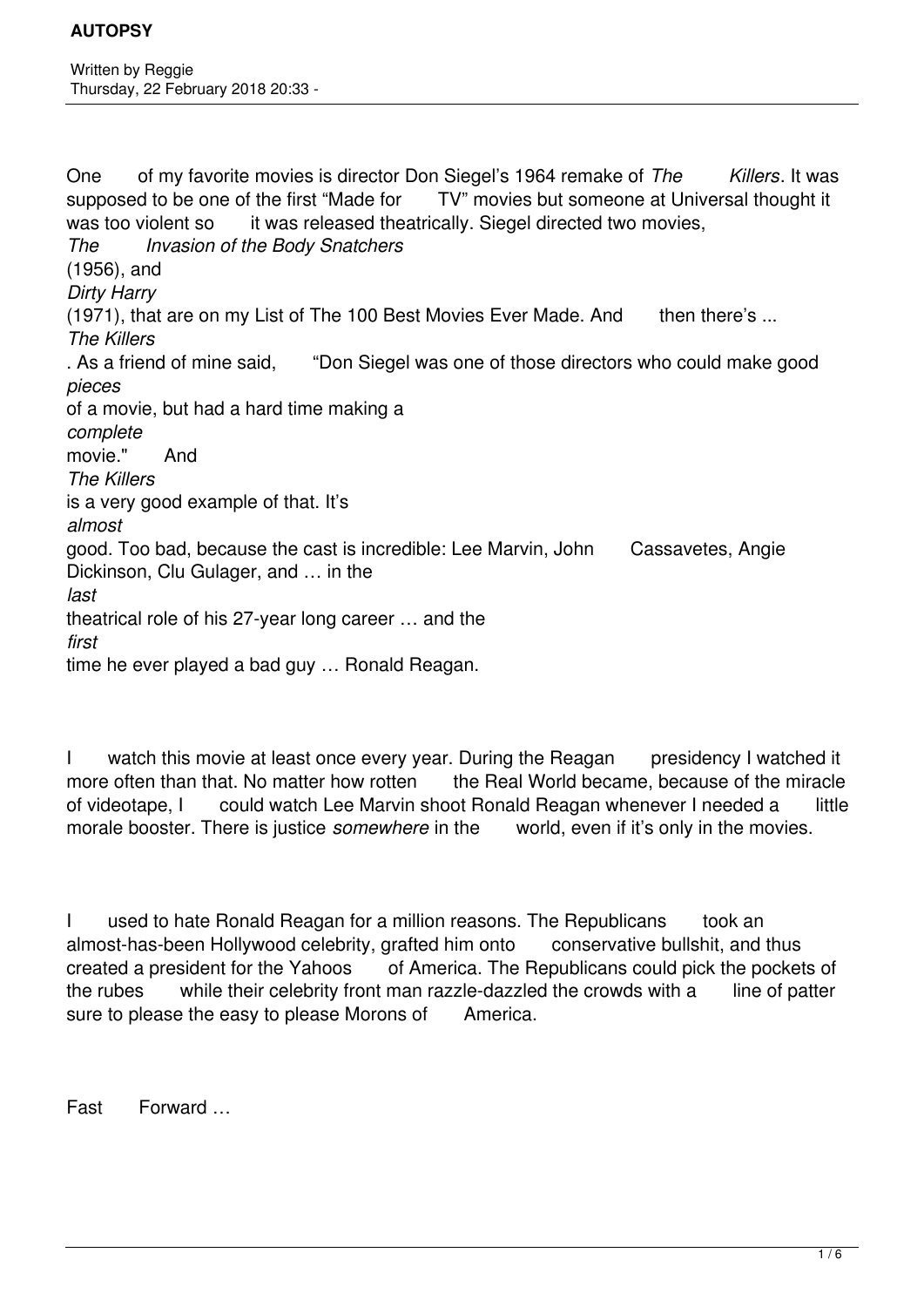Written by Reggie Thursday, 22 February 2018 20:33 -

Tuesday, June 16, 2015. Fucko the Clown announced his candidacy for President of the United States. The Donor Class was briefly derailed when Fucko completely eclipsed their choice for president, Jeb Bush. The Donor Class forgot there was one thing more powerful than their political machinations … *celebrity*. Which proved that The Donor Class wasn't as smart as they thought they were.

Flashback ...

When Bonald Reagan was president the rubes of America became even more fascinated with money. Big Money. *Wealth*. They didn't have any, they weren't ever going to get any, but they could watch it on TV by tuning in to

*Lifestyles of the Rich and Famous*

. To these dumbasses, Money equaled Intelligence. In 1987 these same dumbasses bought a book - part biography, part formula for business success - called *The Art of the Deal* 

by Fucko the Clown and Tony Schwartz. In

r

eality, Fucko didn't write one word of the book,

but it

sold over a million hardcover copies

and cemented in the minds of The Morons of America that Fucko was one of the Titans of Business.

A gawdawful star was born.

Meanwhile ...

As president Reagan was telling comfortable lies to his base, another group of grifters elbowed their way onto the political scene … The Televangelists. They had always wheedled nickels, dimes, and dollars from the god-haunted mentally deficient of America, but they really started hauling in The Big Bucks when they were able to get their tent shows onto cable TV. Regardless of how many of these sleazeballs were found with their hands in the church's cookie jar or in hotel rooms with hookers, there was always another greed-crazed shitheel waiting in the wings ready to hoot and holler for The Lord to keep the tax-free money rolling in. And all those nickels, dimes, and dollars added up to the

multi-billion dollar Jesus Industry. Yes ... there are that many suckers in America. Praise the Lord.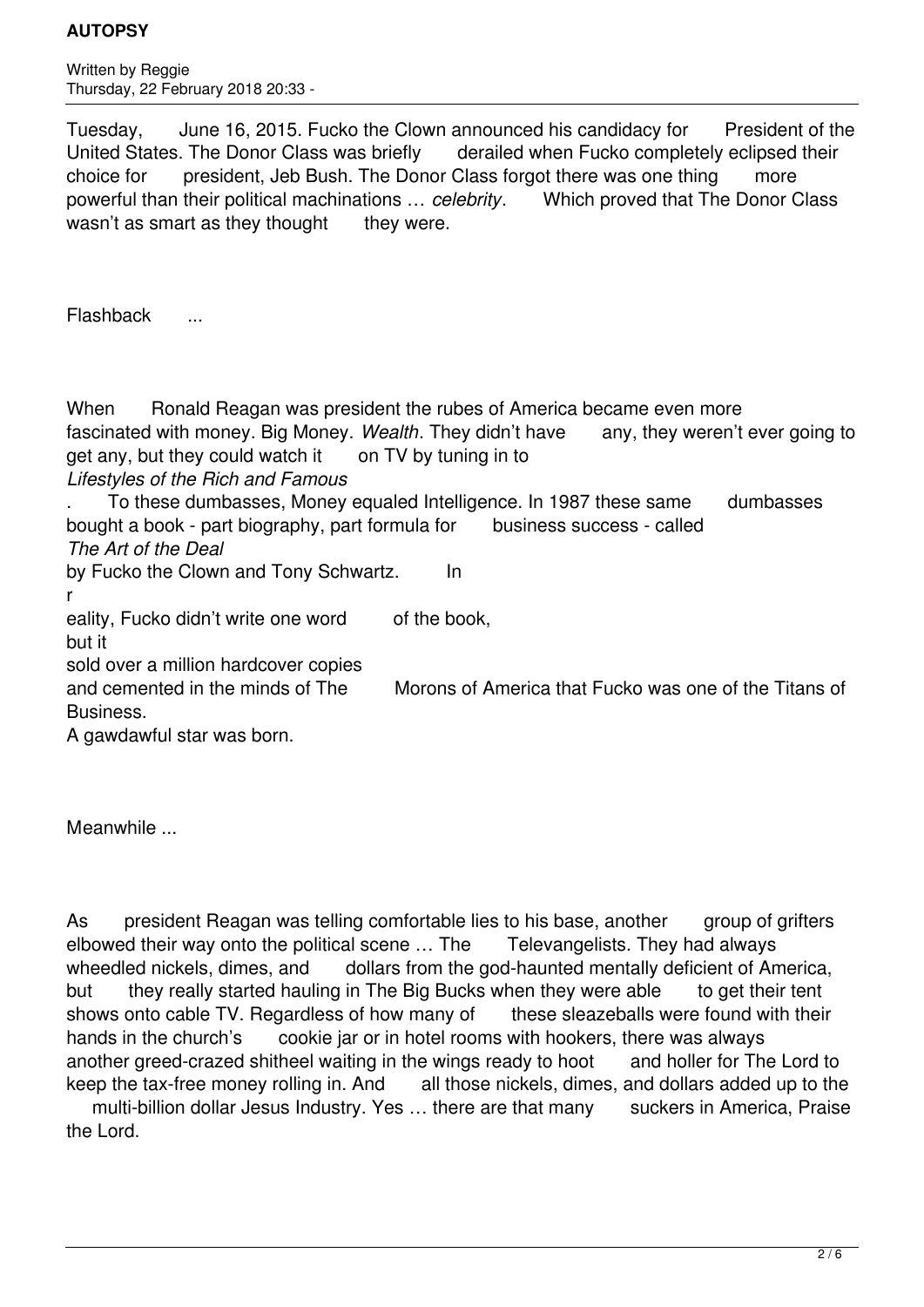Written by Reggie Thursday, 22 February 2018 20:33 -

Armed with that kind of money and power, the avariciously-united Televangelists became a political force. They realized after fleecing the multitudes that they could also tell their incredibly stupid followers how to vote. After making a quid pro quo deal with the Republican Elites - don't tax our money and we'll deliver our minions' votes - the Televangelists told their congregations to vote Republican … And They Did. That's one of the reasons I don't believe in their god. I think it is more probable that Pinky Lee is The Most High. For those who don't know who Pinky Lee was ... that's why he created Google.

Welcome to the Monkey House ...

There is no reason to rehash the 2016 campaign and election. Fucko the Clown tapped into the always simmering hatreds burning in the hearts of the truly stupid, but still lost the popular vote. But since the people only *indirectly* elect the president, the Electoral College is responsible for this shit-show, and Fucko won that contest.

Though the Donor Class isn't very smart … they're *very* quick learners. They finally remembered … the *Power of* C*eleb rity* .

Fucko's business track record is pretty sketchy. Thirteen of his businesses went out of business, he was in and out of bankruptcy court multiple times, and to top it all off he couldn't even make money with casinos. The house always won...except if it was managed by Fucko the Clown. But for 14 seasons, Americans watched Fucko the Clown host a god damned television *game* show. He wasn't a *real* business tycoon … he just played one on TV. And that was good enough for the Morons of America.

While Fucko was bumping off the other contenders for the Republican nomination one by one, it slowly began to dawn on the Donor Class that this lying sack of shit might actually become president. And after the election, it became crystal clear that they might actually be in an even better position than they were during the Reagan Regime.

Ronald Reagan was a mediocre actor. He could memorize his lines and make the appropriate faces but that's all he could do. Real actors *become* the part. Reagan just played the part. I think we should all take a moment now and give thanks to whoever it was at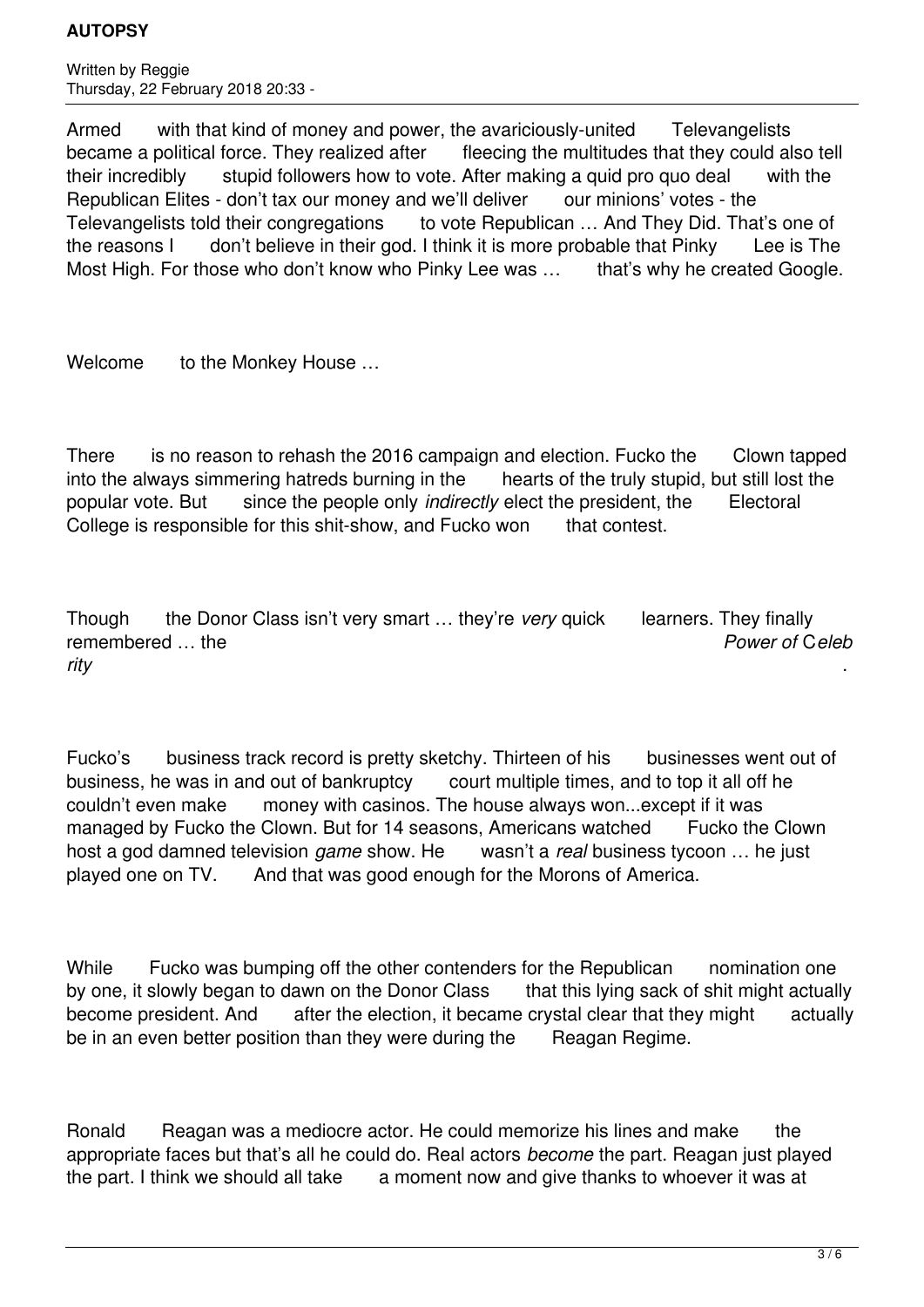.

Written by Reggie Thursday, 22 February 2018 20:33 -

Warner Brothers that *didn't* cast him as Rick in *Casablanca*

But I Digress ...

After being gutshot by Lee Marvin, Reagan gave up acting right before it gave up on him. But that didn't mean he was out of work. Not at all. There are *always* jobs for mediocre actors. A mediocre actor like Reagan might not have been able to carry a 90 minute movie ... but he could carry a 60 second commercial. So that's what he turned himself into ... a television pitchman. He sold the shit out of the Republican brand of Conservatism. The rubes believed him because he sounded like he actually *believed*

the shit he was slinging.

But after the 2016 election The Donor Class had something that was even better than a salesman … they had a *distraction.* A 24/7 distraction.

Reagan would go on TV and tell comforting lies to the American people. Fucko grotesquely pirouettes in front of the cameras, or gets his Twitter on, to the secret delight and faux outrage of the media. All the while backstage, The Donor Class, the **Republicans** and spineless Democrats are gutting the country for all it's worth

. T hey not only pick the pockets of the rubes, they knife them in the back.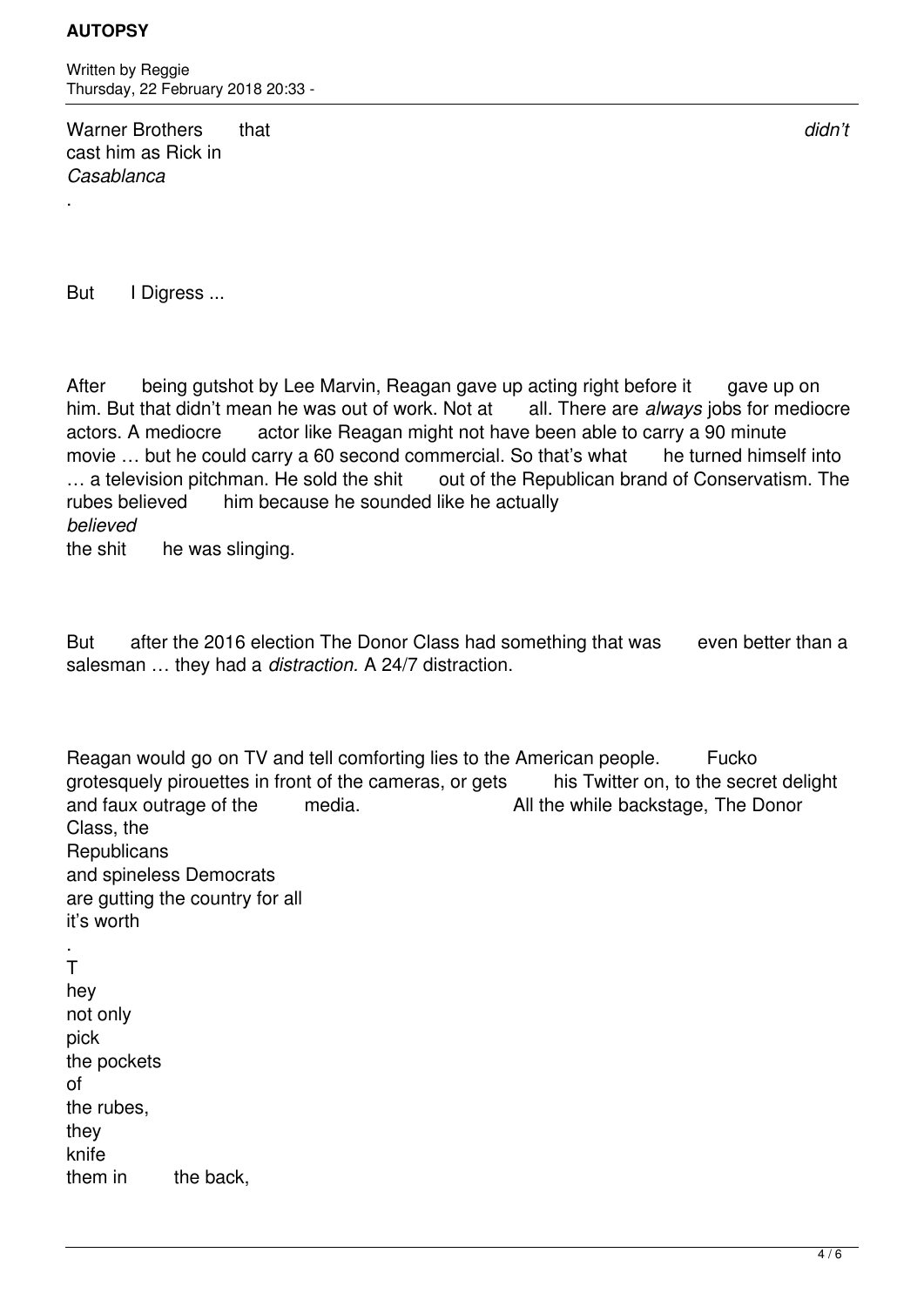Written by Reggie Thursday, 22 February 2018 20:33 -

too

| A                                     |                                            |
|---------------------------------------|--------------------------------------------|
| fterwards                             |                                            |
| the                                   |                                            |
| poor saps                             |                                            |
| are so stupid they don't even know    | they're dead.                              |
| The                                   |                                            |
| re's                                  |                                            |
| only                                  |                                            |
| one                                   |                                            |
| rule:                                 |                                            |
| K                                     |                                            |
| eep the Donors happy, the base happy, | and everybody else can go fuck themselves. |

Remember the Televangelists? The current slate of religious swineherds told their followers that Almighty Gawd (*not* Pinky Lee) *chose* Fucko the Clown to be president of the United States.

Let that sink in for a moment ... The Creator of the Universe chose Fucko the Clown to be president of the United States.

And these ignorant to the bone half-wits, who don't have two functioning neurons to rub together to spark an original thought, *BELIEVE IT*.

Which means …

Every *fact* about Fucko the Clown that overwhelmingly proves beyond a shadow of a doubt that he is a complete lying sack of shit who has never in his life upheld one Christian value *can't be true*. Because an all-powerful omniscient God is *incapable* of making a mistake. Therefore ... Fake News.

Regardless of whatever Robert Mueller's investigation exposes … tens of millions of Americans will *never* believe the truth about Fucko the Clown. Fucko's approval rating